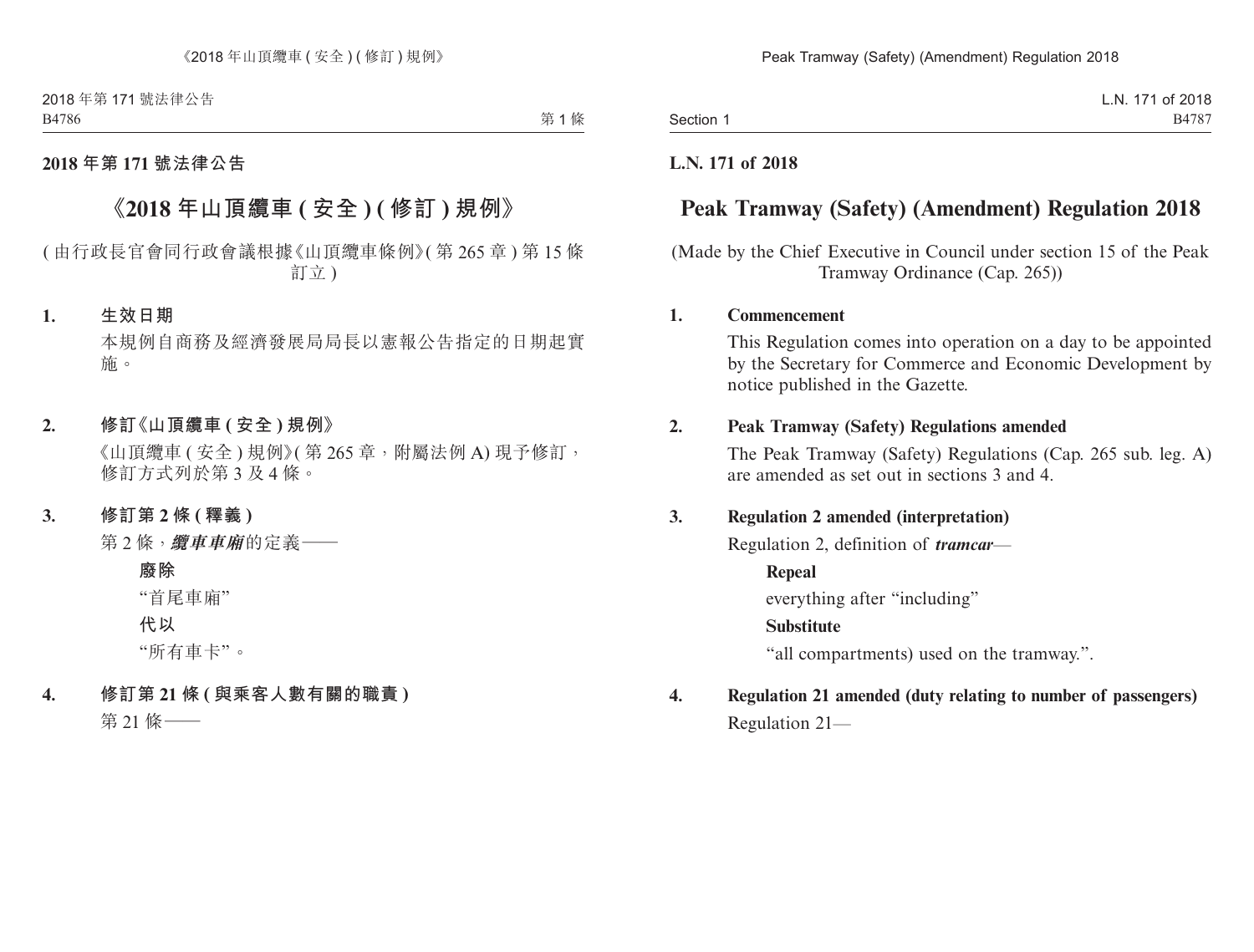2018 年第 171 號法律公告 B4788

第4條

# **廢除**  $"120"$

**代以** "210"。

> 行政會議秘書 梁蕴儀

行政會議廳

2018 年 10 月 2 日